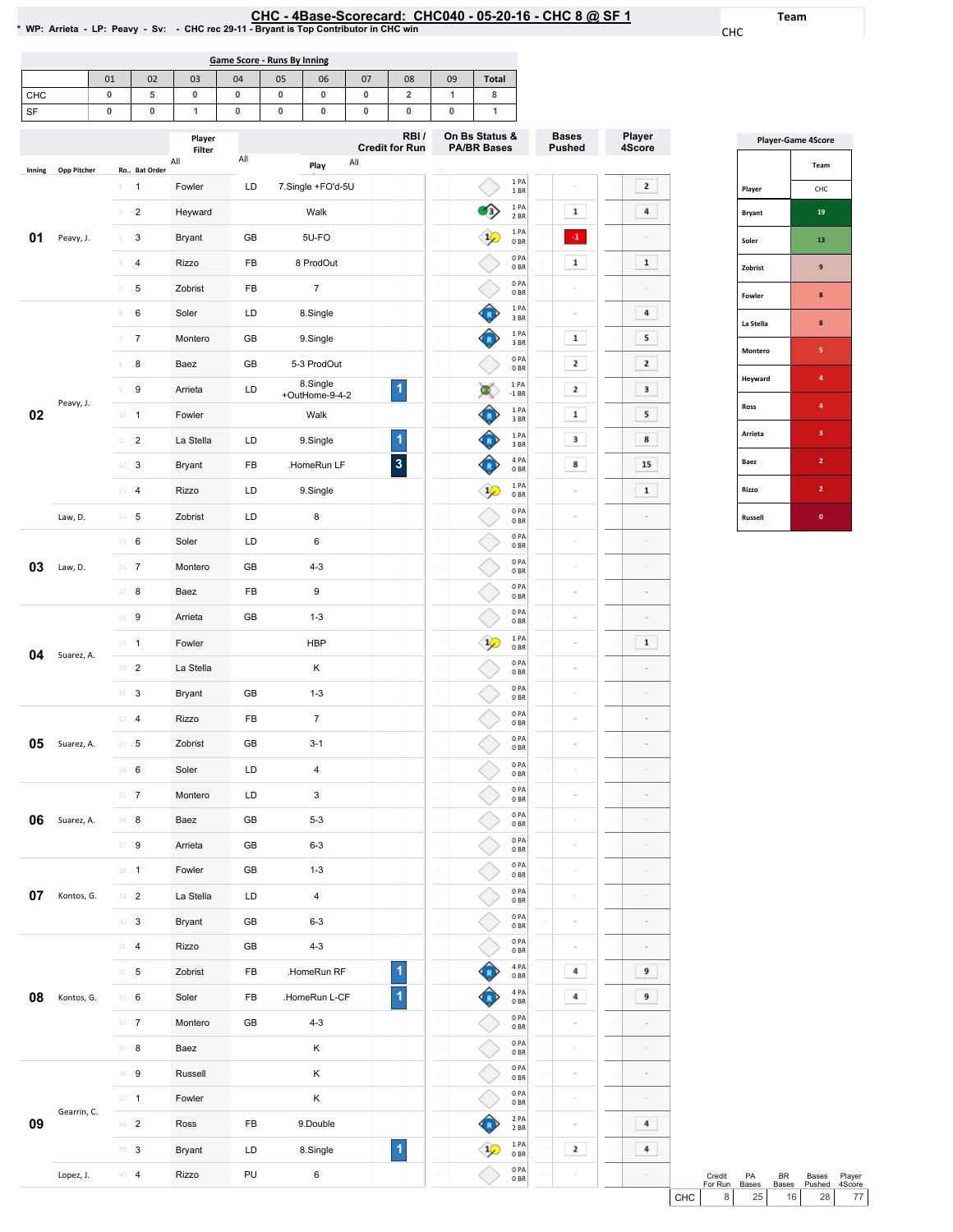## SF - 4Base-Scorecard: CHC040 - 05-20-16 - CHC 8 @ SF 1 & wP: Arrieta - LP: Peavy - Sv: - CHC rec 29-11 - Bryant is Top Contributor in CHC win

| CHC                      | $\pmb{0}$ | 5                       | $\pmb{0}$    | $\pmb{0}$     | $\pmb{0}$ | $\pmb{0}$        | $\pmb{0}$ | $\mathbf 2$             | $\mathbf{1}$ | $\bf8$                         |              |                  |
|--------------------------|-----------|-------------------------|--------------|---------------|-----------|------------------|-----------|-------------------------|--------------|--------------------------------|--------------|------------------|
| $\overline{\mathsf{SF}}$ | 0         | 0                       | $\mathbf{1}$ | $\pmb{0}$     | $\pmb{0}$ | $\pmb{0}$        | $\pmb{0}$ | $\pmb{0}$<br>RBI/       | $\pmb{0}$    | $\mathbf{1}$<br>On Bs Status & | <b>Bases</b> |                  |
|                          |           |                         |              |               |           |                  |           | <b>Credit for Run</b>   |              | <b>PA/BR Bases</b>             | Pushed       | Player<br>4Score |
|                          |           | $\mathbf{1}$            | Span         | ${\sf FB}$    |           | $\boldsymbol{9}$ |           | 0                       |              | ◆                              |              |                  |
| 01                       |           | $\overline{c}$          | Panik        |               |           | Walk             |           | $\overline{\mathbf{0}}$ |              | Œ                              |              |                  |
|                          |           | 3                       | Duffy        | ${\sf FB}$    |           | $\boldsymbol{9}$ |           | $\overline{\mathbf{0}}$ |              |                                |              |                  |
|                          |           | 4                       | Posey        | $\mathsf{GB}$ |           | $1 - 3$          |           |                         |              |                                |              |                  |
|                          |           | 5                       | Belt         |               |           | K                |           |                         |              |                                |              |                  |
| 02                       |           | 6                       | Pence        | $\mathsf{GB}$ |           | $4 - 3$          |           |                         |              |                                |              |                  |
|                          |           | $\overline{7}$          | Crawford     |               |           | Κ                |           |                         |              |                                |              |                  |
|                          |           | 8                       | Gillaspie    |               |           | K                |           |                         |              |                                |              |                  |
|                          |           | 9                       | Pagan        | $\mathsf{GB}$ |           | 8.Single +2ndSB  |           |                         |              | $\widehat{R}$                  |              |                  |
| 03                       |           | $\mathbf{1}$            | Span         | LD            |           | 8                |           |                         |              |                                |              |                  |
|                          |           | $\overline{c}$          | Panik        | LD            |           | 9.Single         |           |                         |              | €                              |              |                  |
|                          |           | 3                       | Duffy        | LD            |           | 9.Single         |           |                         |              | œ                              |              |                  |
|                          |           | $\overline{\mathbf{4}}$ | Posey        | LD            |           | $\boldsymbol{7}$ |           |                         |              |                                |              |                  |
|                          |           | 5                       | Belt         | ${\sf FB}$    |           | 8                |           |                         |              |                                |              |                  |
| 04                       |           | 6                       | Pence        |               |           | Κ                |           |                         |              |                                |              |                  |
|                          |           | $\overline{7}$          | Crawford     |               |           | Κ                |           |                         |              |                                |              |                  |
|                          |           | 8                       | Gillaspie    | GB            |           | $4 - 3$          |           |                         |              |                                |              |                  |
| 05                       |           | 9                       | Pagan        | ${\sf GB}$    |           | 5.Single +2ndSB  |           |                         |              | ♦                              |              |                  |
|                          |           | $\mathbf{1}$            | Span         | $\mathsf{GB}$ |           | 3U ProdOut       |           |                         |              |                                |              |                  |
|                          |           | $\overline{c}$          | Panik        |               |           | Κ                |           |                         |              |                                |              |                  |
|                          |           | 3                       | Blanco       | LD            |           | 4                |           |                         |              | ╱                              |              |                  |
| 06                       |           | $\overline{\mathbf{4}}$ | Posey        | ${\sf FB}$    |           | $\overline{7}$   |           |                         |              | ♦                              |              |                  |
|                          |           | 5                       | Belt         |               |           | Κ                |           | $\overline{\mathbf{0}}$ |              | ♦                              |              |                  |
|                          |           | 6                       | Pence        | ${\sf GB}$    |           | $6 - 3$          |           | $\overline{\mathbf{0}}$ |              | ◆                              |              |                  |
| $07\,$                   |           | $\overline{7}$          | Crawford     |               |           | Walk             |           | $\bullet$               |              |                                |              |                  |
|                          |           | 8                       | Gillaspie    | LD            |           | $\boldsymbol{7}$ |           | $\overline{\mathbf{0}}$ |              |                                |              |                  |
|                          |           | 9                       | Pagan        |               |           | K                |           | $\overline{\mathbf{0}}$ |              |                                |              |                  |
|                          |           | $\mathbf{1}$            | Span         | ${\sf FB}$    |           | $\boldsymbol{7}$ |           | $\overline{\mathbf{0}}$ |              |                                |              |                  |
| 08                       |           | $\mathbf 2$             | Panik        |               |           | Κ                |           | $\overline{\mathbf{0}}$ |              |                                |              |                  |
|                          |           | $\mathsf 3$             | Tomlinson    | LD            |           | 7.Double         |           | $\overline{\mathbf{0}}$ |              |                                |              |                  |
|                          |           | 4                       | Posey        | ${\sf GB}$    |           | $6 - 3$          |           | $\overline{\mathbf{0}}$ |              |                                |              |                  |
|                          |           | 5                       | Belt         | $\mathsf{GB}$ |           | 9.Single         |           | $\overline{\mathbf{0}}$ |              |                                |              |                  |
| 09                       |           | 6                       | Pence        |               |           | Κ                |           | $\overline{\mathbf{0}}$ |              |                                |              |                  |
|                          |           | $\boldsymbol{7}$        | Crawford     | ${\sf FB}$    |           | $\boldsymbol{7}$ |           | $\mathbf{0}$            |              |                                |              |                  |
|                          |           | 8                       | Brown        | ${\sf GB}$    |           | $5-3$            |           | $\mathbf{0}$            |              |                                |              |                  |



Credit PA BR Bases Player<br>
ForRun Bases Bases Pushed 4Score<br>
SF 1 9 7 5 22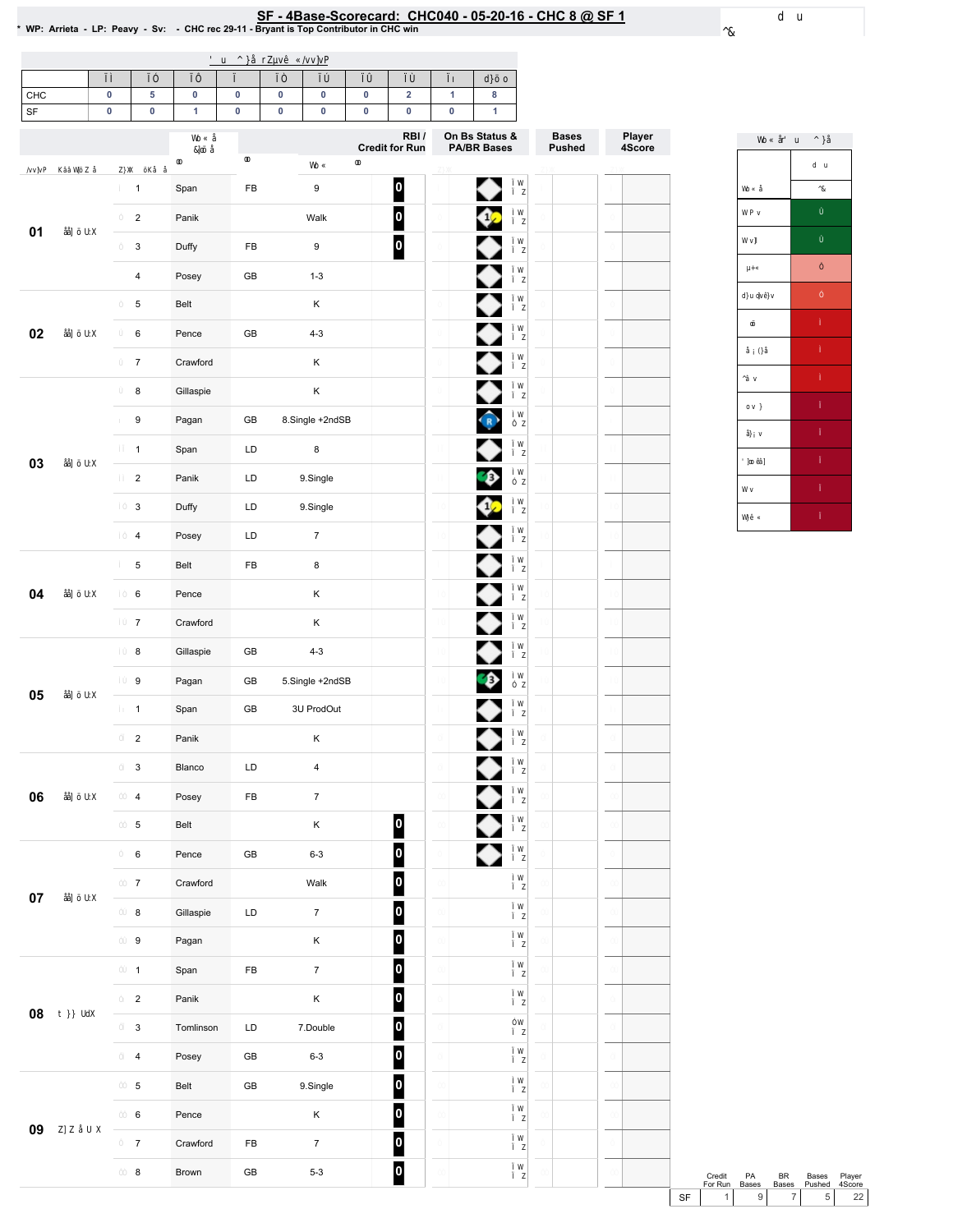| CHC - 4BaseScore - Player 4Score by Batting Order<br>CHC040 - 05-20-16 - CHC 8 @ SF 1<br>WP: Arrieta - LP: Peavy - Sv: - CHC rec 29-11 - Bryant is Top Contributor in CHC win |      |                 |              |              |    |                |                  |    |                 |                |                |  |
|-------------------------------------------------------------------------------------------------------------------------------------------------------------------------------|------|-----------------|--------------|--------------|----|----------------|------------------|----|-----------------|----------------|----------------|--|
|                                                                                                                                                                               |      |                 |              |              |    |                | <b>Bat Order</b> |    |                 |                |                |  |
| Player                                                                                                                                                                        | Team | <b>Position</b> | $\mathbf{1}$ | $\mathbf{2}$ | 3  | 4              | 5                | 6  | $\overline{7}$  | 8              | 9              |  |
| <b>Bryant</b>                                                                                                                                                                 | CHC  | 3B-RF           |              |              | 19 |                |                  |    |                 |                |                |  |
| Soler                                                                                                                                                                         | CHC  | LF              |              |              |    |                |                  | 13 |                 |                |                |  |
| Zobrist                                                                                                                                                                       | CHC  | 2B              |              |              |    |                | 9                |    |                 |                |                |  |
| Fowler                                                                                                                                                                        | CHC  | CF              | $\bf8$       |              |    |                |                  |    |                 |                |                |  |
| La Stella                                                                                                                                                                     | CHC  | 3B-Dsub         |              | 8            |    |                |                  |    |                 |                |                |  |
| <b>Montero</b>                                                                                                                                                                | CHC  | C               |              |              |    |                |                  |    | $5\phantom{.0}$ |                |                |  |
| Heyward                                                                                                                                                                       | CHC  | <b>RF</b>       |              | 4            |    |                |                  |    |                 |                |                |  |
| <b>Ross</b>                                                                                                                                                                   | CHC  | PH              |              | 4            |    |                |                  |    |                 |                |                |  |
| Arrieta                                                                                                                                                                       | CHC  | P               |              |              |    |                |                  |    |                 |                | 3 <sup>2</sup> |  |
| Baez                                                                                                                                                                          | CHC  | SS-3B           |              |              |    |                |                  |    |                 | $\overline{2}$ |                |  |
| <b>Rizzo</b>                                                                                                                                                                  | CHC  | 1B              |              |              |    | $\overline{2}$ |                  |    |                 |                |                |  |
| <b>Russell</b>                                                                                                                                                                | CHC  | SS-Dsub         |              |              |    |                |                  |    |                 |                | $\mathbf 0$    |  |

| CHC - 4Score Box - Player Totals<br>None<br>WP: Arrieta - LP: Peavy - Sv: - CHC rec 29-11 - Bryant is Top Contributor in CHC win |               |                         |                |                |                 |                     |                |                |                          |  |  |  |
|----------------------------------------------------------------------------------------------------------------------------------|---------------|-------------------------|----------------|----------------|-----------------|---------------------|----------------|----------------|--------------------------|--|--|--|
| Player                                                                                                                           | Team Position | Batting<br>Order<br>Nbr | Credit For Run | PA Bases       | <b>BR</b> Bases | <b>Bases Pushed</b> | Player 4Score  | Appearances    | <b>Productivity Rate</b> |  |  |  |
| Bryant                                                                                                                           | CHC 3B-RF     | 3                       | $\overline{4}$ | 6              | $\mathbf 0$     | 9                   | 19             | 5              | 3.800                    |  |  |  |
| Soler                                                                                                                            | CHC LF        | 6                       | $\mathbf{1}$   | 5              | 3               | $\overline{4}$      | 13             | 4              | 3.250                    |  |  |  |
| Zobrist                                                                                                                          | CHC 2B        | 5                       | $\mathbf{1}$   | 4              | $\mathbf 0$     | $\overline{4}$      | 9              | 4              | 2.250                    |  |  |  |
| Fowler                                                                                                                           | CHC CF        | $\mathbf{1}$            | $\pmb{0}$      | 3              | $\overline{4}$  | $\mathbf{1}$        | 8              | 5              | 1.600                    |  |  |  |
| La Stella                                                                                                                        | CHC 3B-Dsub   | 2                       | $\mathbf{1}$   | $\overline{1}$ | 3               | 3                   | 8              | 3              | 2.667                    |  |  |  |
| Montero                                                                                                                          | CHC C         | $\overline{7}$          | $\pmb{0}$      |                | 3               | $\mathbf{1}$        | 5              | 4              | 1.250                    |  |  |  |
| Heyward                                                                                                                          | CHC RF        | $\overline{2}$          | $\pmb{0}$      | $\mathbf{1}$   | $\overline{2}$  | $\mathbf{1}$        | $\overline{4}$ | $\mathbf{1}$   | 4.000                    |  |  |  |
| Ross                                                                                                                             | CHC PH        | 2                       | $\mathbf 0$    | $\overline{2}$ | 2               | 0                   | $\overline{4}$ | $\mathbf{1}$   | 4.000                    |  |  |  |
| Arrieta                                                                                                                          | CHC P         | 9                       | $\mathbf{1}$   |                | $-1$            | $\overline{2}$      | 3              | 3              | 1.000                    |  |  |  |
| Baez                                                                                                                             | CHC SS-3B     | 8                       | $\mathbf 0$    | $\mathbf{0}$   | $\mathbf 0$     | 2                   | $\overline{2}$ | $\overline{4}$ | 0.500                    |  |  |  |
| Rizzo                                                                                                                            | CHC 1B        | $\overline{4}$          | $\mathbf 0$    | $\overline{1}$ | $\mathbf 0$     | $\mathbf{1}$        | $\overline{2}$ | 5              | 0.400                    |  |  |  |
| Russell                                                                                                                          | CHC SS-Dsub   | $9\,$                   | $\pmb{0}$      | $\mathbf 0$    | $\pmb{0}$       | $\mathsf{O}\xspace$ | $\mathbf 0$    | $\mathbf{1}$   | 0.000                    |  |  |  |
| <b>Totals</b>                                                                                                                    |               |                         | 8              | 25             | 16              | 28                  | 77             | 40             | 1.925                    |  |  |  |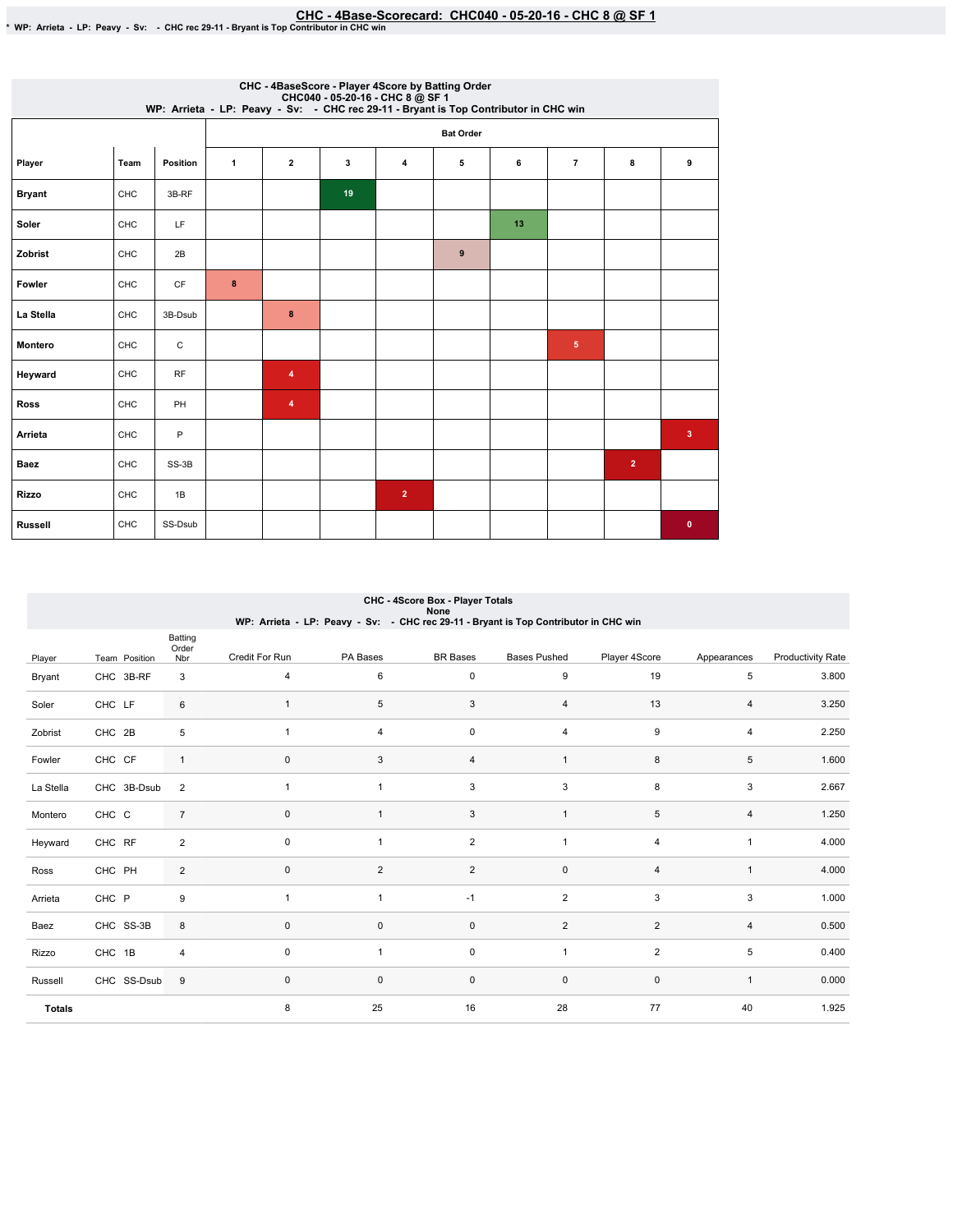|                  | SF - 4BaseScore - Player 4Score by Batting Order<br>CHC040 - 05-20-16 - CHC 8 @ SF 1<br>WP: Arrieta - LP: Peavy - Sv: - CHC rec 29-11 - Bryant is Top Contributor in CHC win |                 |                      |                |                |                |                      |           |                      |             |                |  |  |
|------------------|------------------------------------------------------------------------------------------------------------------------------------------------------------------------------|-----------------|----------------------|----------------|----------------|----------------|----------------------|-----------|----------------------|-------------|----------------|--|--|
|                  |                                                                                                                                                                              |                 |                      |                |                |                | <b>Bat Order</b>     |           |                      |             |                |  |  |
| Player           | Team                                                                                                                                                                         | <b>Position</b> | $\mathbf{1}$         | $\mathbf{2}$   | 3              | $\overline{4}$ | 5                    | 6         | $\overline{7}$       | 8           | 9              |  |  |
| Pagan            | SF                                                                                                                                                                           | LF              |                      |                |                |                |                      |           |                      |             | $\overline{7}$ |  |  |
| Panik            | SF                                                                                                                                                                           | 2B              |                      | $\overline{7}$ |                |                |                      |           |                      |             |                |  |  |
| <b>Duffy</b>     | SF                                                                                                                                                                           | 3B              |                      |                | $\mathbf{3}$   |                |                      |           |                      |             |                |  |  |
| <b>Tomlinson</b> | SF                                                                                                                                                                           | PH              |                      |                | $\overline{2}$ |                |                      |           |                      |             |                |  |  |
| <b>Belt</b>      | SF                                                                                                                                                                           | 1B              |                      |                |                |                | $\blacktriangleleft$ |           |                      |             |                |  |  |
| Crawford         | SF                                                                                                                                                                           | SS              |                      |                |                |                |                      |           | $\blacktriangleleft$ |             |                |  |  |
| Span             | SF                                                                                                                                                                           | CF              | $\blacktriangleleft$ |                |                |                |                      |           |                      |             |                |  |  |
| <b>Blanco</b>    | SF                                                                                                                                                                           | PH              |                      |                | $\bullet$      |                |                      |           |                      |             |                |  |  |
| <b>Brown</b>     | SF                                                                                                                                                                           | PH              |                      |                |                |                |                      |           |                      | $\bullet$   |                |  |  |
| Gillaspie        | SF                                                                                                                                                                           | PH-3B           |                      |                |                |                |                      |           |                      | $\mathbf 0$ |                |  |  |
| Pence            | SF                                                                                                                                                                           | RF              |                      |                |                |                |                      | $\bullet$ |                      |             |                |  |  |
| Posey            | SF                                                                                                                                                                           | С               |                      |                |                | $\mathbf{0}$   |                      |           |                      |             |                |  |  |

## SF - 4Score Box - Player Totals<br>None

|  | WP: Arrieta - LP: Peavy - Sv: - CHC rec 29-11 - Bryant is Top Contributor in CHC win |
|--|--------------------------------------------------------------------------------------|
|--|--------------------------------------------------------------------------------------|

|               |    |               | Batting<br>Order |                |                     |                     |                     |                |                         |                          |
|---------------|----|---------------|------------------|----------------|---------------------|---------------------|---------------------|----------------|-------------------------|--------------------------|
| Player        |    | Team Position | Nbr              | Credit For Run | PA Bases            | <b>BR</b> Bases     | <b>Bases Pushed</b> | Player 4Score  | Appearances             | <b>Productivity Rate</b> |
| Pagan         | SF | LF            | 9                | $\mathbf 0$    | $\overline{c}$      | 5                   | $\mathsf 0$         | $\overline{7}$ | 3                       | 2.333                    |
| Panik         | SF | 2B            | $\overline{2}$   | $\overline{1}$ | $\overline{2}$      | $\overline{c}$      | 2                   | $\overline{7}$ | 4                       | 1.750                    |
| Duffy         | SF | 3B            | $\mathsf 3$      | $\mathbf 0$    |                     | $\mathsf 0$         | $\overline{2}$      | 3              | $\overline{\mathbf{c}}$ | 1.500                    |
| Tomlinson     | SF | PH            | 3                | $\mathbf 0$    | $\overline{2}$      | $\mathsf{O}\xspace$ | $\mathsf 0$         | $\overline{2}$ | $\mathbf{1}$            | 2.000                    |
| Belt          | SF | 1B            | 5                | $\mathbf 0$    | $\mathbf{1}$        | $\mathsf 0$         | $\mathsf 0$         | $\overline{1}$ | 4                       | 0.250                    |
| Crawford      | SF | SS            | $\overline{7}$   | $\mathbf{0}$   |                     | $\mathsf{O}\xspace$ | $\pmb{0}$           |                | $\overline{4}$          | 0.250                    |
| Span          | SF | CF            | 1                | $\mathbf 0$    | $\mathsf 0$         | $\mathsf{O}\xspace$ | 1                   | $\overline{1}$ | 4                       | 0.250                    |
| Blanco        | SF | PH            | 3                | $\mathbf 0$    | $\mathsf 0$         | $\mathsf 0$         | $\mathsf 0$         | $\pmb{0}$      | $\mathbf{1}$            | 0.000                    |
| Brown         | SF | PH            | 8                | $\mathbf 0$    | 0                   | $\mathsf{O}\xspace$ | $\mathsf 0$         | $\pmb{0}$      | $\mathbf{1}$            | 0.000                    |
| Gillaspie     | SF | PH-3B         | 8                | $\mathbf 0$    | $\mathsf 0$         | $\mathsf{O}\xspace$ | $\mathsf 0$         | $\pmb{0}$      | 3                       | 0.000                    |
| Pence         | SF | <b>RF</b>     | 6                | $\mathbf 0$    | $\mathsf{O}\xspace$ | $\mathsf 0$         | $\mathsf 0$         | $\mathsf 0$    | 4                       | 0.000                    |
| Posey         | SF | C             | $\overline{4}$   | $\mathbf 0$    | $\mathsf 0$         | $\mathsf{O}\xspace$ | $\mathsf 0$         | $\pmb{0}$      | 4                       | 0.000                    |
| <b>Totals</b> |    |               |                  | $\overline{1}$ | 9                   | $\overline{7}$      | 5                   | 22             | 35                      | 0.629                    |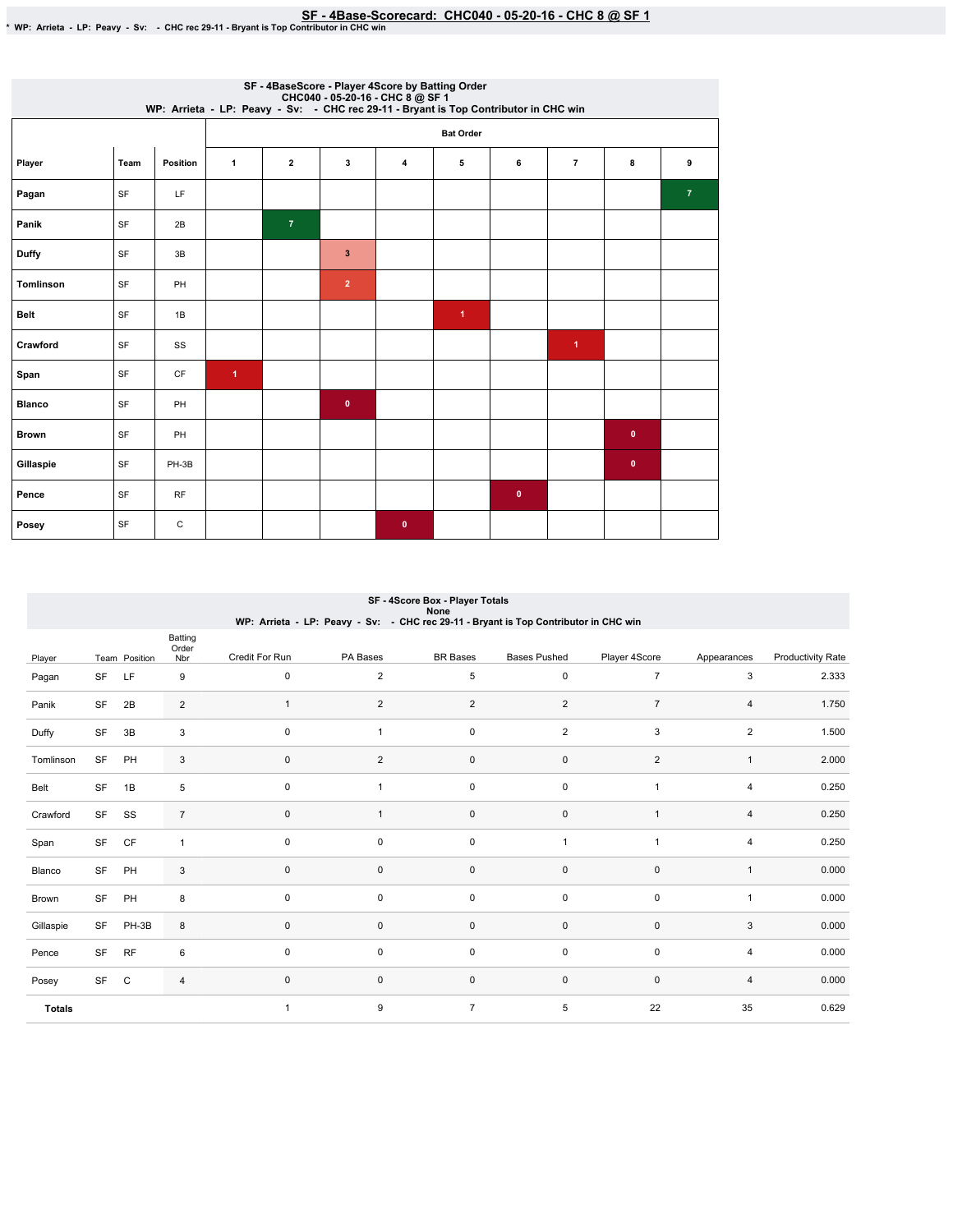|                         |               |        |                         | Detail by Bat Order/Player |                  |                          |                           |                          |                           |
|-------------------------|---------------|--------|-------------------------|----------------------------|------------------|--------------------------|---------------------------|--------------------------|---------------------------|
| <b>Bat Order</b>        | Player        | Inning | Play Text               | LOBStatus                  | Credit For Run   | PA Bases                 | <b>BR</b> Bases           | <b>Bases Pushed</b>      | Player 4Score             |
|                         |               | 01     | 7.Single +FO'd-5U       |                            | $\mathbb O$      | $\mathbf{1}$             | $\mathbf{1}$              | $\mathsf 0$              | $\overline{c}$            |
|                         |               | 02     | Walk                    |                            | $\boldsymbol{0}$ | $\mathbf{1}$             | 3                         | $\mathbf{1}$             | $\,$ 5 $\,$               |
| $\mathbf{1}$            | Fowler        | 04     | <b>HBP</b>              | Left on 1st                | $\mathbf 0$      | $\mathbf{1}$             | $\mathsf 0$               | $\mathsf 0$              | $\mathbf{1}$              |
|                         |               | 07     | $1 - 3$                 |                            | $\mathbf 0$      | $\mathsf{O}\xspace$      | $\mathsf 0$               | $\mathsf{O}\xspace$      | $\mathbf 0$               |
|                         |               | 09     | Κ                       |                            | $\mathbf 0$      | $\mathsf{O}\xspace$      | 0                         | $\mathsf 0$              | $\mathsf{O}\xspace$       |
|                         |               |        |                         | <b>Player Totals</b>       | $\underline{0}$  | $\underline{3}$          | $\overline{4}$            | $\overline{1}$           | $\underline{8}$           |
|                         | Heyward       | 01     | Walk                    | Left on 3rd                | $\boldsymbol{0}$ | $\mathbf{1}$             | $\overline{c}$            | $\mathbf{1}$             | $\overline{4}$            |
|                         |               |        |                         | <b>Player Totals</b>       | $\underline{0}$  | $\overline{1}$           | $\overline{2}$            | $\underline{\mathbf{1}}$ | $\overline{4}$            |
|                         |               | 02     | 9.Single                |                            | $\overline{1}$   | $\mathbf{1}$             | 3                         | 3                        | $\,8\,$                   |
| $\overline{2}$          | La Stella     | 04     | Κ                       |                            | $\mathbf 0$      | $\mathsf{O}\xspace$      | $\mathsf{O}\xspace$       | $\mathsf 0$              | $\mathsf{O}\xspace$       |
|                         |               | 07     | $\pmb{4}$               |                            | $\mathbf 0$      | $\mathsf{O}\xspace$      | $\mathsf{O}\xspace$       | $\mathsf{O}\xspace$      | $\mathsf{O}\xspace$       |
|                         |               |        |                         | <b>Player Totals</b>       | $\overline{1}$   | $\overline{1}$           | $\underline{3}$           | $\underline{3}$          | $\underline{8}$           |
|                         | Ross          | 09     | 9.Double                |                            | $\mathbf 0$      | $\overline{c}$           | $\sqrt{2}$                | $\mathsf{O}\xspace$      | $\overline{4}$            |
|                         |               |        |                         | <b>Player Totals</b>       | $\underline{0}$  | $\overline{2}$           | $\overline{2}$            | $\underline{0}$          | $\overline{4}$            |
|                         |               | 01     | 5U-FO                   | Left on 1st                | $\mathbf 0$      | $\mathbf{1}$             | $\mathsf 0$               | $-1$                     | $\mathsf{O}\xspace$       |
|                         |               | 02     | .HomeRun LF             |                            | $\sqrt{3}$       | $\overline{4}$           | $\mathsf 0$               | 8                        | $15\,$                    |
| 3                       | <b>Bryant</b> | 04     | $1 - 3$                 |                            | $\boldsymbol{0}$ | $\mathsf{O}\xspace$      | $\mathsf 0$               | $\mathsf{O}\xspace$      | $\mathbf 0$               |
|                         |               | 07     | $6 - 3$                 |                            | $\boldsymbol{0}$ | $\mathsf{O}\xspace$      | $\mathsf 0$               | $\mathsf{O}\xspace$      | $\mathbf 0$               |
|                         |               | 09     | 8.Single                | Left on 1st                | $\overline{1}$   | 1                        | $\mathsf 0$               | 2                        | $\sqrt{4}$                |
|                         |               |        |                         | <b>Player Totals</b>       | $\overline{4}$   | $\underline{6}$          | $\underline{0}$           | $\underline{9}$          | 19                        |
|                         |               | 01     | 8 ProdOut               |                            | $\boldsymbol{0}$ | $\mathsf{O}\xspace$      | $\mathsf 0$               | $\mathbf{1}$             | $\mathbf{1}$              |
|                         |               | 02     | 9.Single                | Left on 1st                | $\mathbf 0$      | $\mathbf{1}$             | $\mathsf 0$               | $\mathsf{O}\xspace$      | $\mathbf{1}$              |
| $\overline{\mathbf{4}}$ |               | 05     | $\overline{7}$          |                            | $\mathbf 0$      | $\mathsf{O}\xspace$      | $\mathsf 0$               | $\mathsf{O}\xspace$      | $\mathsf{O}\xspace$       |
|                         | Rizzo         | 08     | $4 - 3$                 |                            | $\mathbf 0$      | $\mathsf{O}\xspace$      | $\mathsf 0$               | $\mathsf{O}\xspace$      | $\mathsf{O}\xspace$       |
|                         |               | 09     | 6                       |                            | $\boldsymbol{0}$ | $\mathsf{O}\xspace$      | $\mathsf 0$               | $\mathsf{O}\xspace$      | $\mathsf{O}\xspace$       |
|                         |               |        |                         | <b>Player Totals</b>       | $\underline{0}$  | $\underline{\mathbf{1}}$ | $\underline{0}$           | $\underline{\mathbf{1}}$ | $\underline{2}$           |
|                         |               | 01     | $\overline{7}$          |                            | $\mathbf 0$      | $\mathsf{O}\xspace$      | $\mathsf 0$               | $\mathbb O$              | $\mathsf{O}\xspace$       |
|                         |               | 02     | 8                       |                            | $\mathbf 0$      | $\mathsf{O}\xspace$      | $\mathsf 0$               | $\mathsf{O}\xspace$      | $\mathsf{O}\xspace$       |
| 5                       | Zobrist       | 05     | $3 - 1$                 |                            | $\mathbf 0$      | $\mathsf{O}\xspace$      | $\mathsf 0$               | $\mathsf{O}\xspace$      | $\mathsf{O}\xspace$       |
|                         |               | 08     | .HomeRun RF             |                            | $\mathbf{1}$     | $\overline{4}$           | 0                         | 4                        | $\overline{9}$            |
|                         |               |        |                         | <b>Player Totals</b>       | $\overline{1}$   | $\overline{4}$           | $\underline{0}$           | $\overline{4}$           | $\overline{\partial}$     |
|                         |               | 02     | 8.Single                |                            | $\mathbb O$      | $\mathbf{1}$             | 3                         | $\mathsf{O}\xspace$      | $\overline{4}$            |
|                         |               | 03     | 6                       |                            | $\mathbb O$      | $\mathsf{O}\xspace$      | $\mathsf 0$               | $\mathsf 0$              | $\mathsf{O}\xspace$       |
| 6                       | Soler         | 05     | $\overline{4}$          |                            | $\mathbf 0$      | $\mathsf{O}\xspace$      | $\mathsf 0$               | $\mathbb O$              | $\mathsf{O}\xspace$       |
|                         |               | 08     | .HomeRun L-CF           |                            | $\overline{1}$   | $\overline{4}$           | $\mathsf 0$               | $\overline{4}$           | $\boldsymbol{9}$          |
|                         |               |        |                         | <b>Player Totals</b>       | $\overline{1}$   | $\overline{5}$           | $\underline{3}$           | $\underline{4}$          | 13                        |
|                         |               | 02     | 9.Single                |                            | $\mathbb O$      | $\mathbf{1}$             | 3                         | $\mathbf{1}$             | $\sqrt{5}$                |
|                         |               | 03     | $4 - 3$                 |                            | $\,0\,$          | $\mathsf{O}\xspace$      | $\mathsf 0$               | $\mathbb O$              | $\mathsf{O}\xspace$       |
| $\overline{7}$          | Montero       | 06     | $\mathbf{3}$            |                            | $\mathbb O$      | $\mathsf{O}\xspace$      | $\mathsf{O}\xspace$       | $\mathbf 0$              | $\mathsf{O}\xspace$       |
|                         |               | 08     | $4 - 3$                 |                            | $\mathbb O$      | $\mathbf 0$              | $\mathsf 0$               | $\mathbf 0$              | $\mathsf{O}\xspace$       |
|                         |               |        |                         | <b>Player Totals</b>       | $\underline{0}$  | $\overline{1}$           | $\underline{3}$           | $\overline{1}$           | $\overline{5}$            |
|                         |               | 02     | 5-3 ProdOut             |                            | $\mathbb O$      | $\mathsf{O}\xspace$      | $\mathsf 0$               | $\overline{c}$           | $\overline{2}$            |
|                         |               | 03     | 9                       |                            | $\mathsf 0$      | $\mathsf{O}\xspace$      | $\mathsf 0$               | $\mathsf 0$              | $\mathsf{O}\xspace$       |
| 8                       | Baez          | 06     | $5 - 3$                 |                            | $\mathbb O$      | $\mathsf{O}\xspace$      | 0                         | $\mathsf{O}\xspace$      | $\mathsf{O}\xspace$       |
|                         |               | 08     | Κ                       |                            | $\mathsf 0$      | $\mathbf 0$              | $\mathsf 0$               | $\mathbb O$              | $\mathsf{O}\xspace$       |
|                         |               |        |                         | <b>Player Totals</b>       | $\underline{0}$  | $\underline{0}$          | $\underline{0}$           | $\underline{2}$          | $\underline{2}$           |
|                         |               | 02     | 8.Single +OutHome-9-4-2 |                            | $\mathbf{1}$     | $\mathbf{1}$             | $-1$                      | $\overline{2}$           | $\ensuremath{\mathsf{3}}$ |
|                         |               | 04     | $1 - 3$                 |                            | $\mathbf 0$      | $\mathsf{O}\xspace$      | $\mathsf{O}\xspace$       | $\mathsf{O}\xspace$      | $\mathsf{O}\xspace$       |
|                         | Arrieta       | 06     | $6 - 3$                 |                            | $\mathbf 0$      | $\mathbf 0$              | $\mathsf 0$               | $\mathbb O$              | $\mathsf{0}$              |
| 9                       |               |        |                         | <b>Player Totals</b>       | $\overline{1}$   | $\overline{1}$           | $\underline{\textbf{-1}}$ | $\underline{2}$          | $\underline{3}$           |
|                         |               | 09     | $\sf K$                 |                            | $\mathbb O$      | $\mathbf 0$              | $\mathsf{O}\xspace$       | $\mathbb O$              | $\mathsf{O}\xspace$       |
|                         | Russell       |        |                         | <b>Player Totals</b>       | $\underline{0}$  | $\underline{0}$          | $\underline{0}$           | $\underline{0}$          | $\underline{0}$           |
|                         |               |        | <b>Grand Total</b>      |                            | $\underline{8}$  | 25                       | 16                        | $\underline{28}$         | $\frac{77}{4}$            |

CHC - 4Base-Scorecard: CHC040 - 05-20-16 - CHC 8 @ SF 1